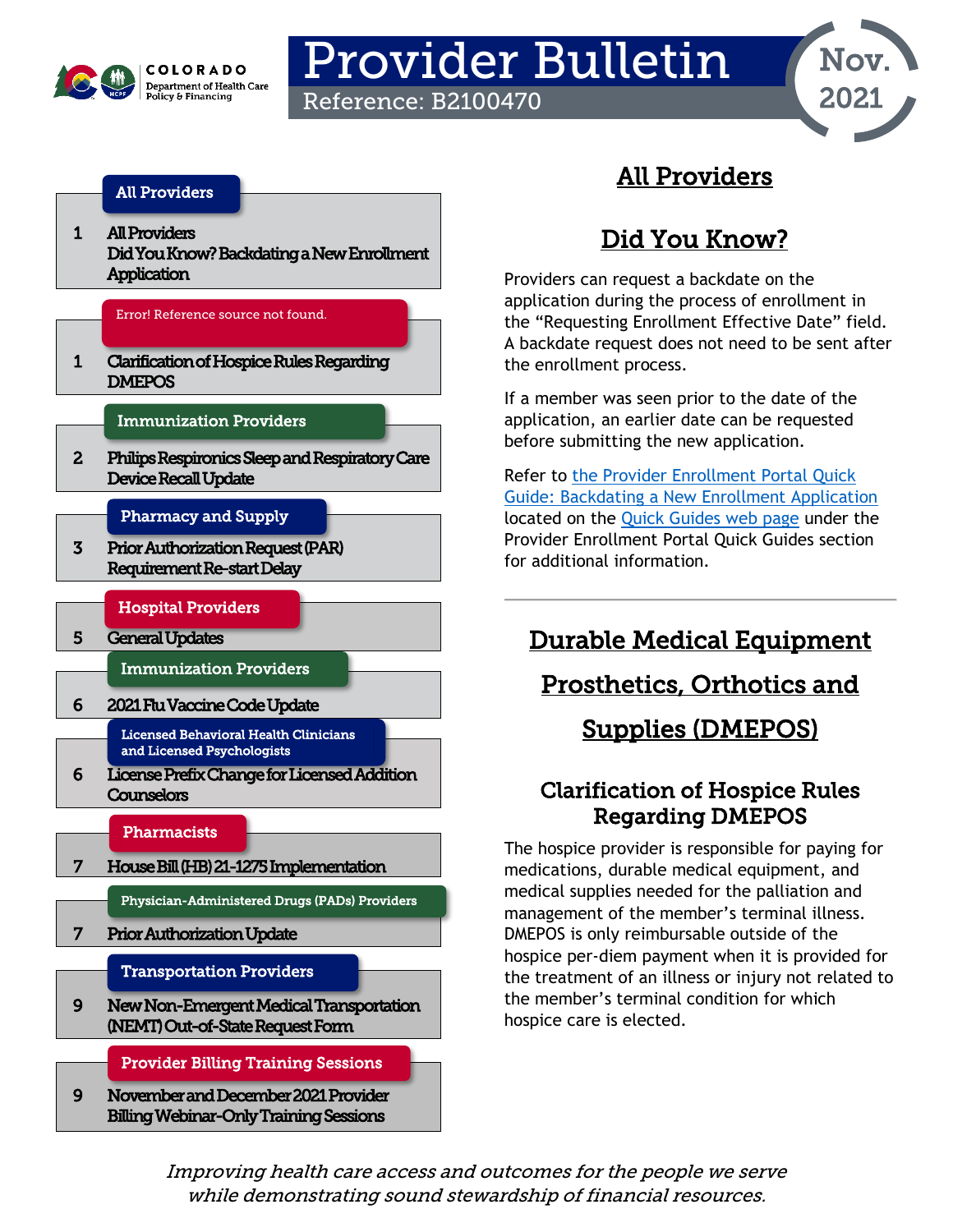DMEPOS claims billed related to the member's hospice diagnosis during active enrollment as a hospice patient are subject to recovery as they are inclusive in hospice services. Claims which are found to be inconsistent with these policies are subject to recovery. If a provider believes they have violated these policies, they may contact the Department's Program Integrity unit to begin the process of self-disclosure. Visit the [Provider Self-Disclosure web page](https://hcpf.colorado.gov/provider-self-disclosure) for more information.

Effective December 1, 2021, Prior Authorization Requests (PARs) and/or claims for DMEPOS provided to members receiving hospice care and billed outside the hospice per-diem payment must have the modifier GW. Modifier GW signifies that the items are being billed in accordance with the Department of Health Care Policy and Financing's (the Department) hospice rules.

Specific rule citations:

- 10 C.C.R. 2505-10 8.550.4.B.7
- 10 C.C.R. 2505-10 8.550.4.D.3
- 10 C.C.R. 2505-10 8.550.8.D.22

Contact Haylee Rodgers at [Haylee.Rodgers@state.co.us](mailto:Haylee.Rodgers@state.co.us) with DMEPOS questions.

<span id="page-1-1"></span>Contact John Lentz at [John.Lentz@state.co.us](mailto:John.Lentz@state.co.us) with Hospice questions.

### Pharmacy and Supply Providers

### <span id="page-1-0"></span>Philips Respironics Sleep and Respiratory Care Device Recall Update

The Food and Drug Administration (FDA) recently updated its alert about a recall of certain Philips Respironics ventilators, bi-level positive airway pressure (also known as BiPAP), and continuous positive airway pressure machines (also known as CPAP).

Philips Respironics voluntarily issued a recall in late June for certain sleep and respiratory care devices due to a potential issue with the affected devices' foam material used to reduce sound. The affected devices are listed on the [FDAs website.](https://urldefense.proofpoint.com/v2/url?u=https-3A__www.fda.gov_medical-2Ddevices_safety-2Dcommunications_certain-2Dphilips-2Drespironics-2Dventilators-2Dbipap-2Dand-2Dcpap-2Dmachines-2Drecalled-2Ddue-2Dpotential-2Dhealth-2Drisks&d=DwMFaQ&c=sdnEM9SRGFuMt5z5w3AhsPNahmNicq64TgF1JwNR0cs&r=UoH3COtm4WeQZUlnk5urdX5v7TiroEeqohwlicE9Vbw&m=86wk1uOuU3EyWkd_TY2tJ6ZcsM__BoonnxqG9taSc8M&s=m1iRbCHOewbDW7wDtqGKnospZQmqiwZjvC1L1A5vc_E&e=) The manufacturer and FDA advises consumers to visit the [Philips Respironics website](https://urldefense.proofpoint.com/v2/url?u=https-3A__www.usa.philips.com_healthcare_e_sleep_communications_src-2Dupdate-23section-5F3&d=DwMFaQ&c=sdnEM9SRGFuMt5z5w3AhsPNahmNicq64TgF1JwNR0cs&r=UoH3COtm4WeQZUlnk5urdX5v7TiroEeqohwlicE9Vbw&m=86wk1uOuU3EyWkd_TY2tJ6ZcsM__BoonnxqG9taSc8M&s=wbvzizu-JkYeMW8LYPlP5nDFyaCxrWK9RD1FBnMvblY&e=) to check their unit's serial number.

If the device is affected, consumers need to register it online or by calling the manufacturer's support line at 877-907-7508. Philips Respironics also has [information](https://urldefense.proofpoint.com/v2/url?u=https-3A__www.usa.philips.com_healthcare_e_sleep_communications_src-2Dupdate_information-2Dfor-2Dphysicians-2Dand-2Dproviders&d=DwMFaQ&c=sdnEM9SRGFuMt5z5w3AhsPNahmNicq64TgF1JwNR0cs&r=UoH3COtm4WeQZUlnk5urdX5v7TiroEeqohwlicE9Vbw&m=86wk1uOuU3EyWkd_TY2tJ6ZcsM__BoonnxqG9taSc8M&s=UOnQtt2wWjJDv6Ir7a-pFsdXlaGcO3WXRpz_2P-ka1g&e=) for providers to use when advising affected patients. Suppliers should reference the Department's replacement guidelines, specifically the [CPAP/BiPAP Replacement and Supplies](https://hcpf.colorado.gov/DMEPOS-manual#CPAP) section.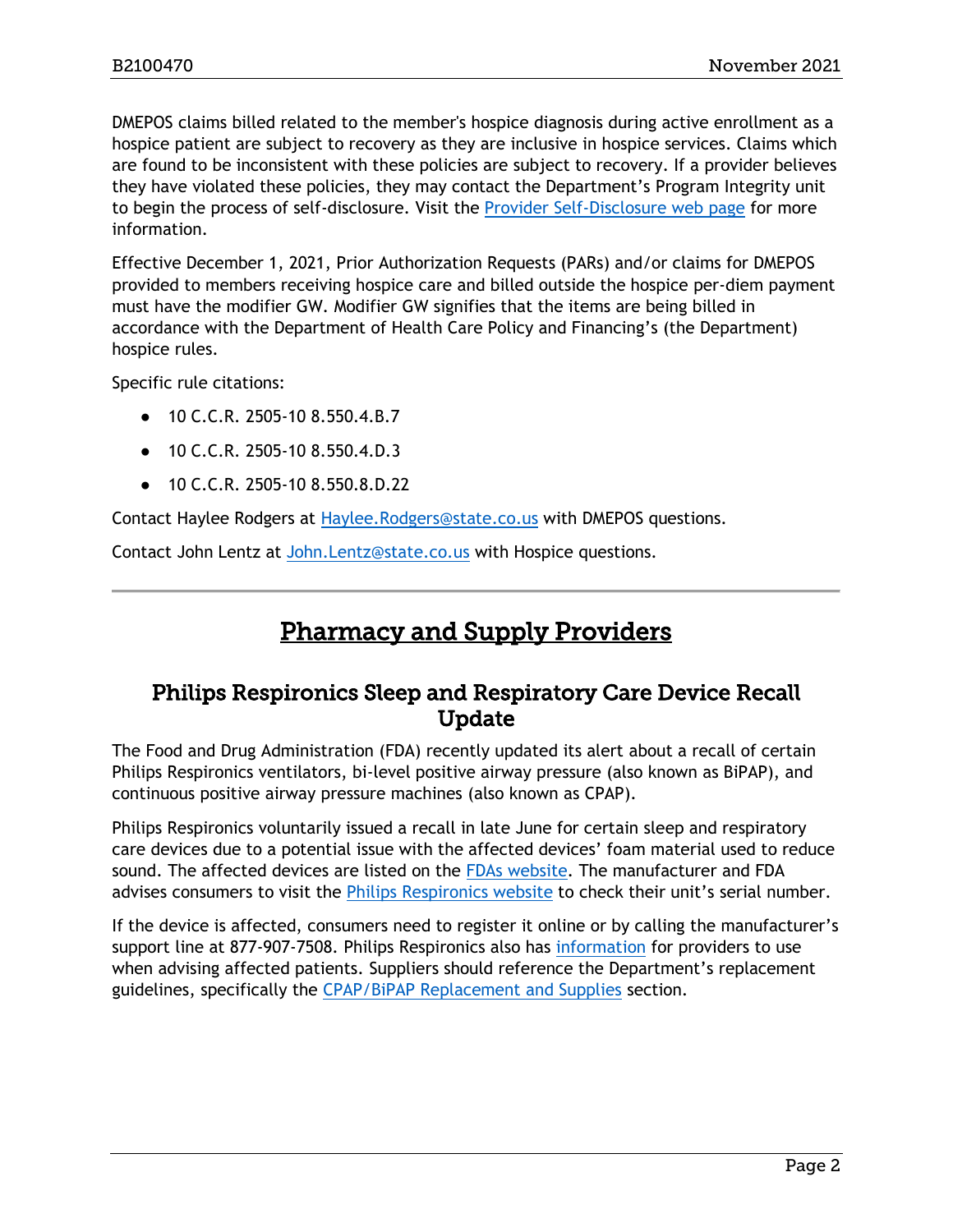# Home Health Providers

### <span id="page-2-0"></span>Prior Authorization Request (PAR) Requirement Re-start Delay

[Prior authorization request \(PAR\) requirements were suspended](https://hcpf.colorado.gov/sites/hcpf/files/Reminder%20-%20Prior%20Authorization%20Requests%20for%20Long-Term%20Home%20Health%20and%20Private%20Duty%20Nursing%20Providers%2010-2-2020.pdf) for Private Duty Nursing (PDN) and Pediatric Long-Term Home Health (PLTHH) on July 1, 2020, and the PAR requirement will resume through a phased in implementation beginning on November 1, 2021.

Effective November 1, 2021, providers will submit PARs to the new utilization management (UM) vendor, Keystone Peer Review Organization (Kepro), via the online PAR portal, Atrezzo. A phased-in approach of **ten months** has been agreed upon, so providers do not have to submit all PARs on November 1, 2021. Providers will be responsible for submitting **10 percent** of their PARs throughout the month for each phase of implementation, and providers will be responsible for deciding how to organize PAR submissions. The Department will be tracking progress based on the date the PAR was submitted to the UM vendor, not the date of the PAR determination.

- November 1-November 30, 2021- 10%
- December 1-December 31, 2021- 10%
- January 1-January 30, 2022- 10%
- February 1-February 28, 2022- 10%
- March 1-March 31, 2022- 10%
- April 1-April 30, 2022- 10%
- May 1-May 31, 2022- 10%
- June 1-June 30, 2022- 10%
- July 1-July 31, 2022- 10%
- August 1-August 30, 2022-10%

The following will continue:

- A 60-day administrative approval will be issued prior to any PAR denial going into effect. The 60-day administrative approval will begin from the start date of services on the denied PAR.
	- $\circ$  Please note: The member's appeal rights begin 60 days from the date of the PAR determination letter, not the date that the denial goes into effect.
- Continuation of benefits for any member appeal will be issued.
- Step down process for PDN denial resulting in a reduction of services by 30% or more will continue.
- Weekly reports will be sent to **Regional Accountable Entities (RAEs)** of any denials to allow for care coordination.

Note: While the UM vendor has changed, the policy for these two benefits remained unchanged. Providers are required to submit the Pediatric Assessment tool for [PLTHH](https://hcpf.colorado.gov/hh-billing_manual) PARs, and the PDN Acuity Tool for [PDN](https://hcpf.colorado.gov/pdn-manual) PARs, with all relevant, clinical documentation and information to support the Provider's scoring of the tool.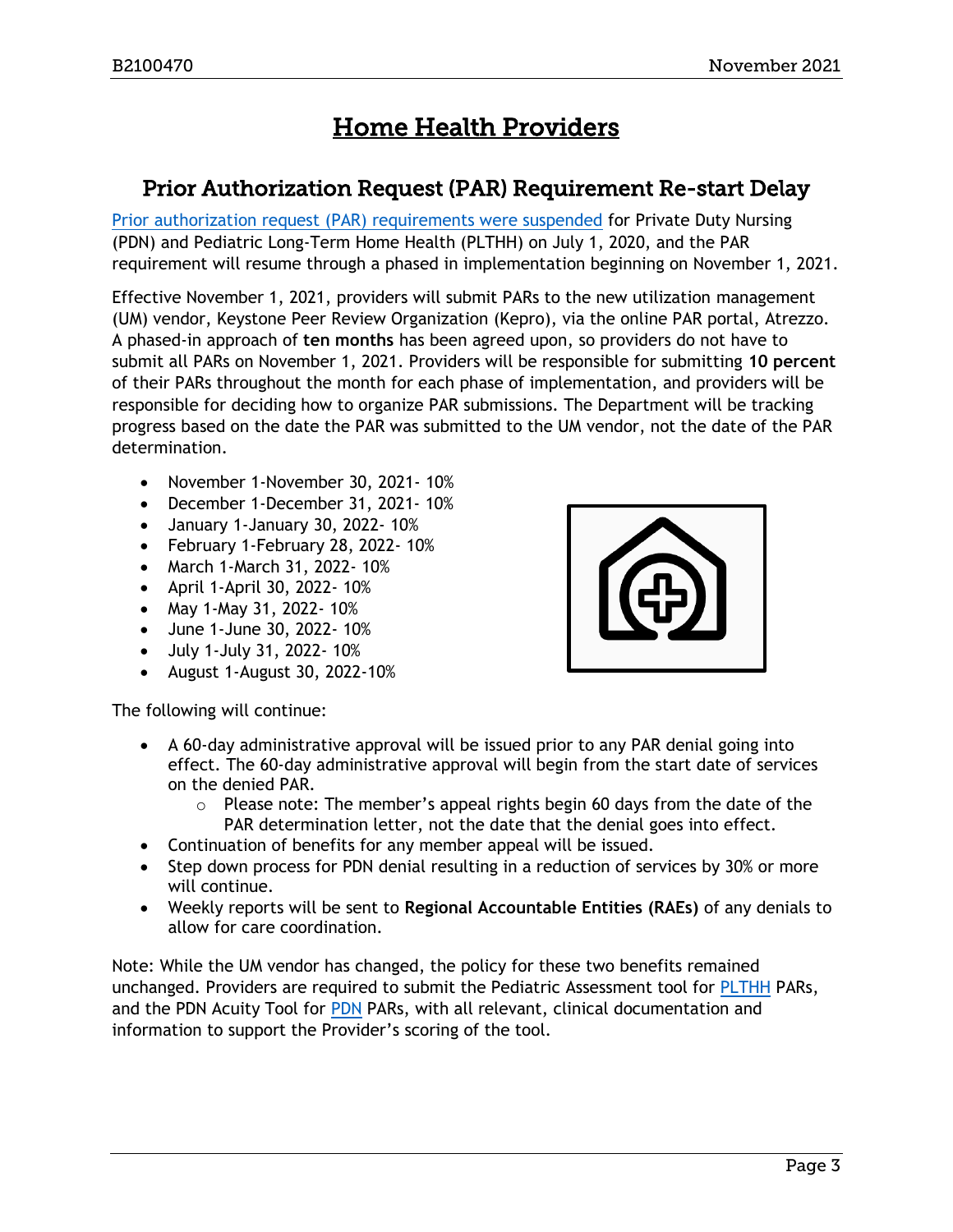#### **Provider Training**



Recorded benefit-specific training sessions for PDN and PLTHH are available on the [Kepro Provider Training Information web page.](https://hcpf.colorado.gov/coloradopar-utilization-management-um-vendor-transition-from-eqhealth-to-kepro) Provider training information updates will be posted on the ColoradoPAR: [Health First Colorado Prior Authorization Request](https://hcpf.colorado.gov/par)  [Program web page.](https://hcpf.colorado.gov/par)

PDN and PLTHH providers are required by the Department to watch recorded Atrezzo provider portal training videos and PDN or PLTHH benefit-specific training prior to submitting a PAR for PDN or PLTHH services.

#### **Providers Who Submit PARs to Kepro**

For any manually priced code, providers are required to include an invoice at the time of PAR submission that matches what is being requested in the PAR.

Providers are reminded to access PAR timeframe information in the benefit specific [billing](https://hcpf.colorado.gov/billing-manuals)  [manual](https://hcpf.colorado.gov/billing-manuals) as well as in Kepro's Provider Manual located on the [ColoradoPAR: Kepro provider](https://hcpf.colorado.gov/coloradopar-utilization-management-um-vendor-transition-from-eqhealth-to-kepro) [Training Information](https://hcpf.colorado.gov/coloradopar-utilization-management-um-vendor-transition-from-eqhealth-to-kepro) web page.

Email the Utilization Management (UM) Team at [hcpf\\_um@state.co.us](mailto:hcpf_um@state.co.us) to quickly resolve escalated PAR questions or concerns.

#### **Inpatient Hospital Review Program (IHRP): Suspension Continues**

The Inpatient Hospital Review Program (IHRP), which was suspended as of April 1, 2020, is still suspended and will resume no earlier than January 1, 2022. When IHRP is restarted in the future, it will be with the new Utilization Management (UM) Vendor, Keystone Peer Review Organization (Kepro), and the Department will ensure appropriate time for gathering Stakeholder and Provider feedback, planning, and training with the new UM Vendor prior to implementation. Any future information regarding the IHRP will be sent out via provider bulletins and posted on the [ColoradoPAR: Health First Colorado Prior Authorization Request](https://hcpf.colorado.gov/par)  [Program web page.](https://hcpf.colorado.gov/par)

Contact Kepro at (720) 689-6340 or [coproviderissue@kepro.com](mailto:coproviderissue@kepro.com) with any questions regarding PARs. Email [coproviderregistration@kepro.com](mailto:coproviderregistration@kepro.com) for issues registering or accessing provider training.

Contact the Department at [hcpf\\_UM@state.co.us](mailto:hcpf_UM@state.co.us) with any escalated questions or concerns regarding PARs. For questions about specific Members and/or cases, please be sure to include the Case number and/or PAR number in the initial email.

Contact [hcpf\\_benefitsupport@state.co.us](mailto:hcpf_benefitsupport@state.co.us) with questions about policy and benefits.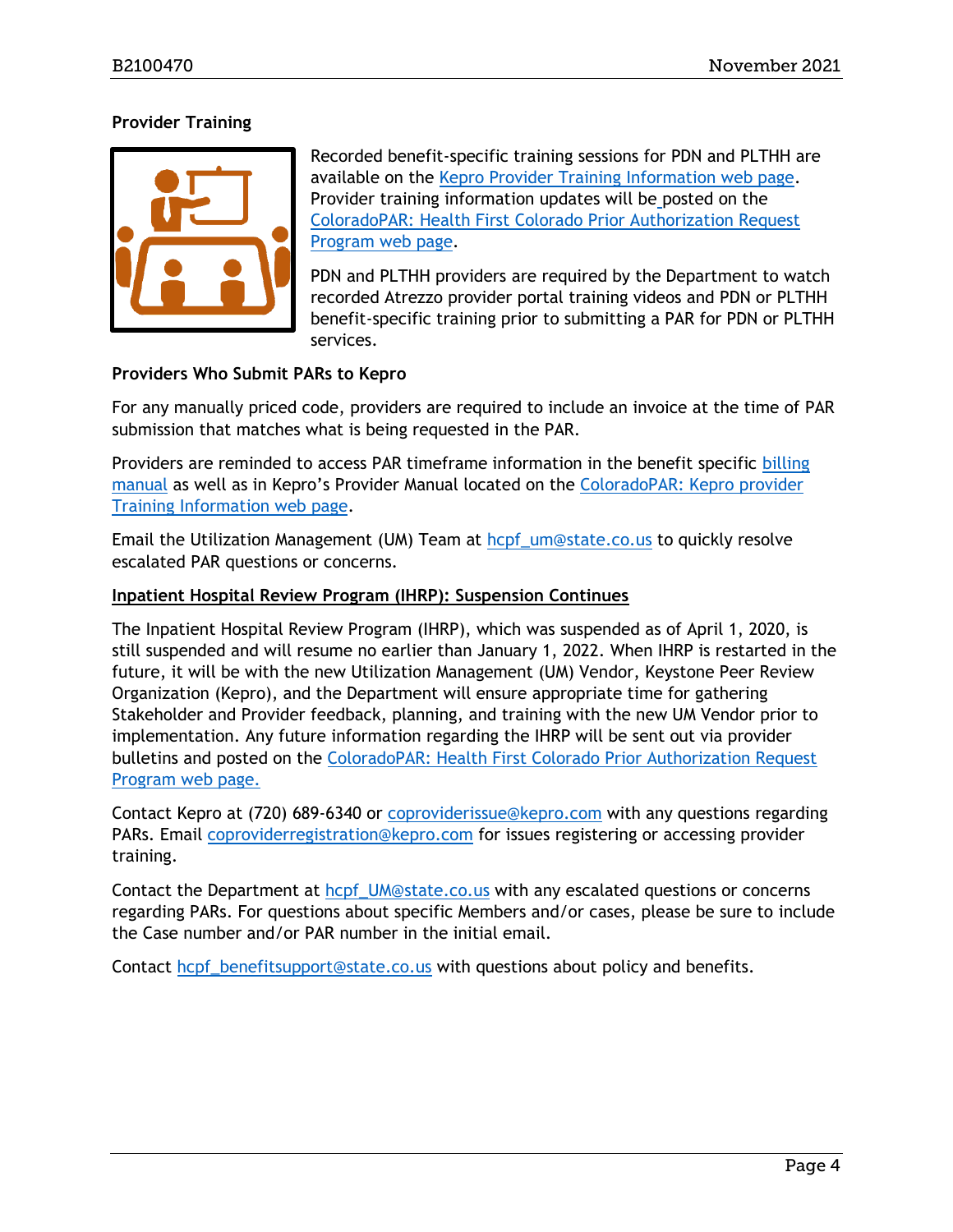# Hospital Providers

### General Updates

#### <span id="page-4-1"></span><span id="page-4-0"></span>**All Hospital Providers**

#### **Fiscal Year 21-22 Hospital Rates Approved**

Fiscal Year 21-22 Hospital Rates were approved by the Centers for Medicare & Medicaid Services (CMS). Updated rates are currently being added to the claims system and reprocessing of all claims with should be done by early November 2021. For further information regarding these rate updates, please contact the following individuals:



- For hospitals paid through the All Patients Refined Diagnosis Related Groups (APR-DRG), contact Diana Lambe at [Diana.Lambe@state.co.us.](mailto:Diana.Lambe@state.co.us)
- For hospitals paid through the Enhanced Ambulatory Patient Grouping (EAPG) system, contact Andrew Abalos at [Andrew.Abalos@state.co.us.](mailto:Andrew.Abalos@state.co.us)
- For long-term acute care, rehabilitation, and spine/brain injury treatment hospitals paid through per diem rates, contact Jonathan Rempfer at [Jonathan.Rempfer@state.co.us.](mailto:Jonathan.Rempfer@state.co.us)

#### **Hospital Stakeholder Engagement Meetings**

Bi-monthly Hospital Engagement meetings will continue to be hosted to discuss current issues regarding payment reform and operational processing. [Sign up to receive the Hospital](https://visitor.r20.constantcontact.com/manage/optin?v=001HfxrbpGNWZ0lZnPp6t3PG2s9XPNl8ZvgFdjsKvSnhIy8z9JmHyp6DeoLJ3saT6x0SeqRR1ub149uoXxe1ok4jTzfMSQ0BN7S5vcLiRO7gdY%3D)  [Stakeholder Engagement Meeting newsletters.](https://visitor.r20.constantcontact.com/manage/optin?v=001HfxrbpGNWZ0lZnPp6t3PG2s9XPNl8ZvgFdjsKvSnhIy8z9JmHyp6DeoLJ3saT6x0SeqRR1ub149uoXxe1ok4jTzfMSQ0BN7S5vcLiRO7gdY%3D)

• The All-Hospital Engagement meeting is scheduled for **Friday, [November 5, 2021,](https://hcpf.colorado.gov/hospital-stakeholder-engagement-meetings)  [from 9:00 a.m. -](https://hcpf.colorado.gov/hospital-stakeholder-engagement-meetings) 12:00 p.m. MT.** and will be hosted virtually.

Visit the [Hospital Stakeholder Engagement Meeting](https://hcpf.colorado.gov/hospital-stakeholder-engagement-meetings) web page for more details, meeting schedules and past meeting materials. **Calendar Year 2021 meetings have been posted.**

#### **Outpatient Hospital Drug Re-weight Implementation**

The Colorado interChange has been updated for the drug re-weight project impacting outpatient hospital payment using the Enhanced Ambulatory Patient Grouping (EAPG) methodology. The effective date of this payment policy applies to outpatient hospital claims beginning on or after June 1, 2020. Adjustments for impacted claims will be completed during the first few weeks of October 2021.

For information regarding the drug re-weight project, please see the meeting notes contained on the [Hospital Stakeholder Engagement Meeting](https://hcpf.colorado.gov/hospital-stakeholder-engagement-meetings) web page. Please contact Andrew Abalos at [Andrew.Abalos@state.co.us](mailto:Andrew.Abalos@state.co.us) and Tyler Samora at [Tyler.Samora@state.co.us](mailto:Tyler.Samora@state.co.us) for any questions regarding this payment policy or the adjustment status for any impacted claims.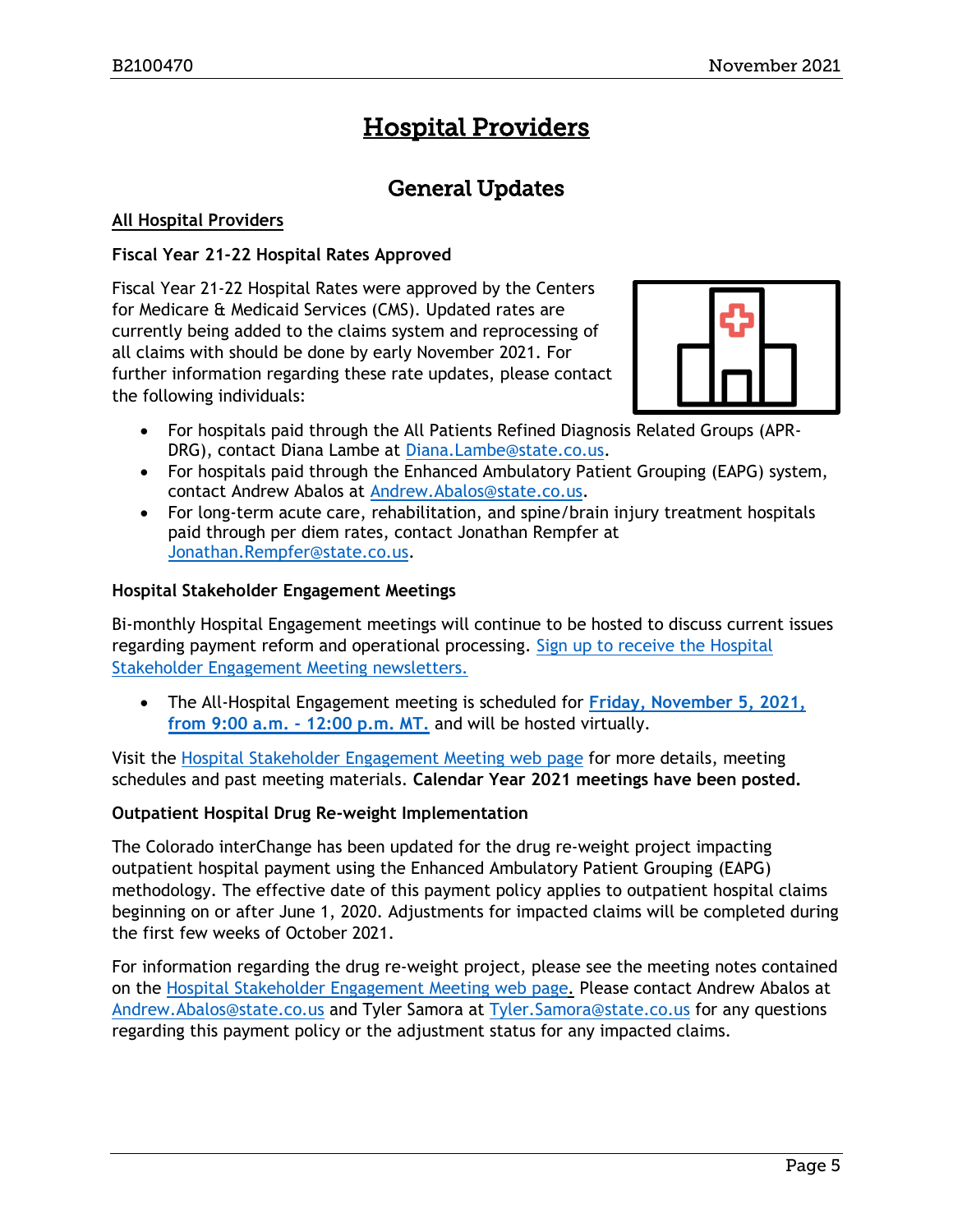#### **Rural Health Clinics**

Bi-monthly Rural Health Clinic Engagement meetings will continue to be hosted to discuss current issues regarding payment reform and operational processing.

• The next Rural Health Clinic Engagement meeting is scheduled for **[Thursday,](https://hcpf.colorado.gov/rural-hospital-and-rural-health-clinics)  [November 4, 2021, from 12:30 p.m. to 1:30 p.m. MT.](https://hcpf.colorado.gov/rural-hospital-and-rural-health-clinics)** and will be hosted virtually on Zoom.

Visit the [Rural Health Clinic Engagement Meeting](https://hcpf.colorado.gov/rural-hospital-and-rural-health-clinics) web page for more details, meeting schedules and past meeting materials. **Calendar Year 2021 meetings have been posted.**

Contact Erin Johnson at [Erink.Johnson@state.co.us](mailto:Erink.Johnson@state.co.us) with any questions or topics to be discussed at future meetings. Advanced notice will provide the Rates team time to bring additional Department personnel to the meetings to address different concerns.

# Immunization Providers

### 2021 Flu Vaccine Code Update

<span id="page-5-2"></span><span id="page-5-0"></span>Effective September 20, 2020, CPT codes 90662 and 90694 were updated to add places of service, rendering provider types and billing provider types such as Clinic, Rural Health Clinic and Indian Health Services.

Effective August 1, 2021 procedure code 90685 was updated to allow administration in the pharmacy for members 19 years or older. The age range was also extended to 6 months of age.



Effective August 1, 2021 procedure code 90756 lowered the age range to age 2.

Effective August 1, 2021 procedure code 90672 lowered the age range to age 2.

All affected claims were reprocessed.

Contact Christina Winship at [Christina.Winship@state.co.us](mailto:Christina.Winship@state.co.us) with any questions.

# <span id="page-5-3"></span>Licensed Behavioral Health Clinicians and Licensed **Psychologists**

### License Prefix Change for Licensed Addition Counselors

<span id="page-5-1"></span>Colorado Department of Regulatory Agencies (DORA) has changed the prefix on the Licensed Addiction Counselor (LAC) license to 'ACD'. The license type is still a Licensed Addiction Counselor, but the license number prefix is now 'ACD'. As a result, these providers must update their license information via the [Provider Web Portal.](https://colorado-hcp-portal.xco.dcs-usps.com/hcp/provider/Home/tabid/135/Default.aspx)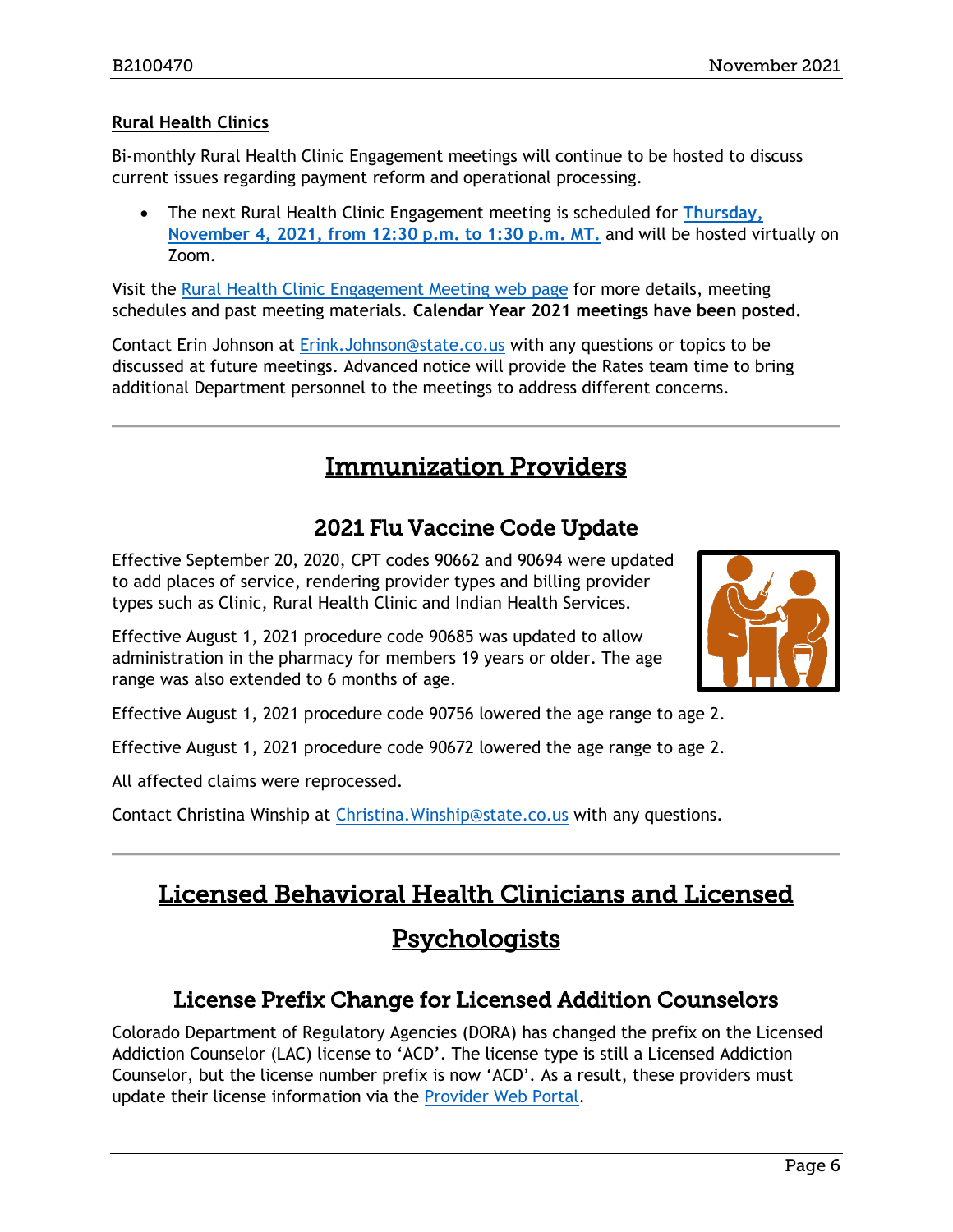

<span id="page-6-2"></span>updating the license.

Providers will need to submit a maintenance/change request to amend the license information by entering the ACD license which replaces the LAC license on the license panel. A copy of the current license must also be attached to the maintenance/change request. Visit the Provider Maintenance - [License Update Provider Web Portal Quick](https://hcpf.colorado.gov/update-license)  [Guide web page](https://hcpf.colorado.gov/update-license) for more information on updating a license.

Contact the [Provider Services Call Center](https://hcpf.colorado.gov/sites/hcpf/files/Health%20First%20Colorado_Provider%20Call%20Center%20Information%20Sheet%200242021_0.pdf) with any questions regarding

# Pharmacists

### House Bill (HB) 21-1275 Implementation

<span id="page-6-0"></span>[HB 21-1275](https://leg.colorado.gov/sites/default/files/2021a_1275_signed.pdf) expands covered pharmacist services to include billing and administration of certain long-acting injectables for mental health and substance use disorder, statewide protocols and collaborative practice agreements. The required request for federal approval to implement this bill was submitted to the Centers for Medicare & Medicaid Services (CMS). CMS has up to 90 days to review the submission and their approval is required before implementation of the various parts of the bill may begin. An effective date of September 2021 was requested, but that is subject to CMS' review and approval.

<span id="page-6-3"></span>Contact Kristina Gould at [Kristina.Gould@state.co.us](mailto:Kristina.Gould@state.co.us) with any questions.

# Physician-Administered Drugs (PADs) Providers

### Prior Authorization Update

<span id="page-6-1"></span>A select number of physician-administered drugs (PADs), listed below, will be subject to prior authorization (PA) requirements, no earlier than **January 1, 2022**. When a specific implementation date is known, the Department will allot an appropriate amount of resources and time for proper messaging and training.

After implementation, providers should ensure that any Health First Colorado member due to receive any of the following PADs have an approved prior authorization (PA) on file prior to administration.

| <b>Drug Class</b>                       | <b>HCPCS</b> | <b>Drug Name</b> |
|-----------------------------------------|--------------|------------------|
| <b>Bone Resorption Inhibitor Agents</b> | J0897        | Prolia           |
|                                         |              | Xgeva            |
| Immune Globulin Agents                  | J1459        | Privigen         |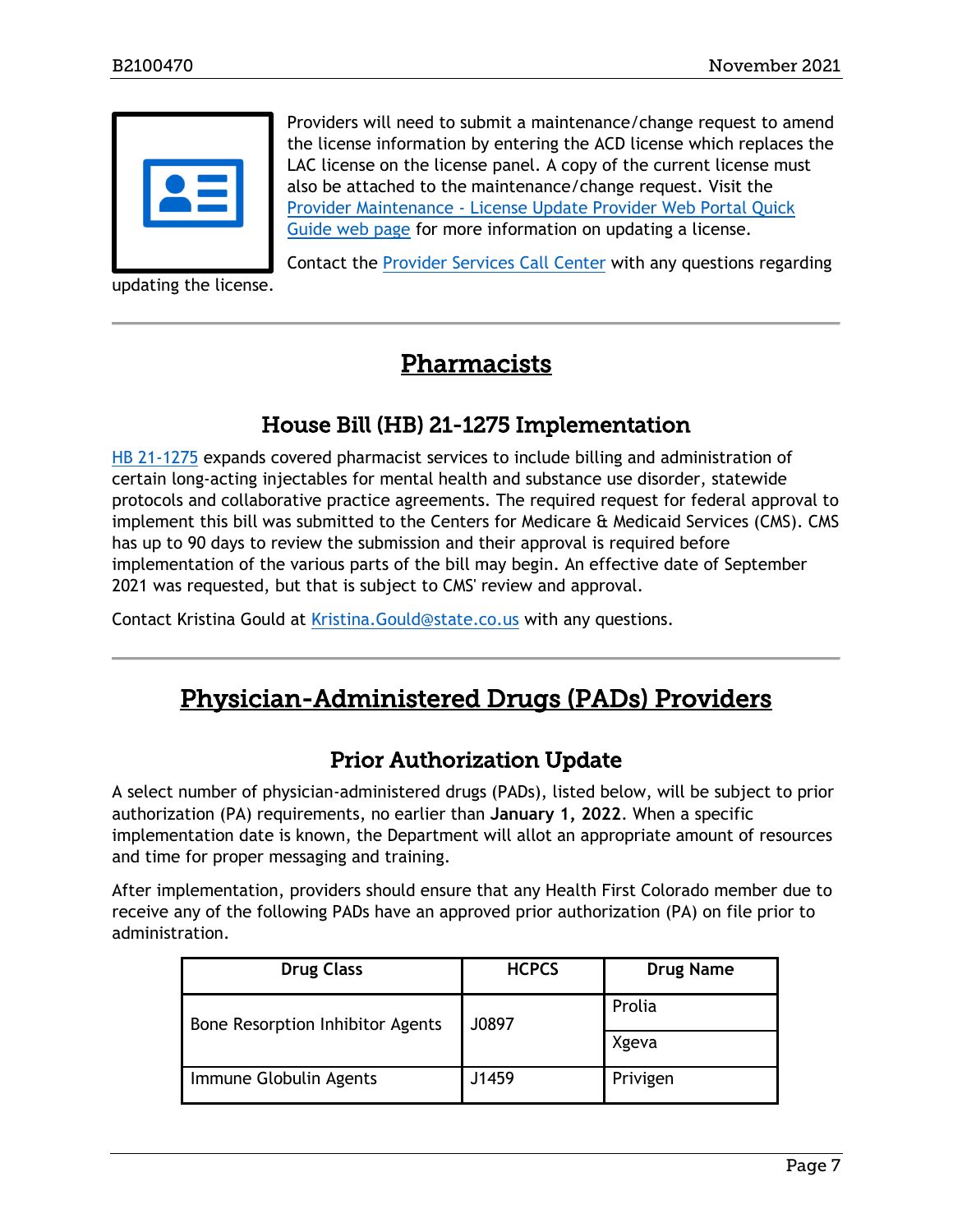| <b>Drug Class</b>          | <b>HCPCS</b> | <b>Drug Name</b> |  |
|----------------------------|--------------|------------------|--|
|                            | J1556        | Bivigam          |  |
|                            | J1557        | Gammaplex        |  |
|                            |              | Gammaked         |  |
|                            | J1561        | Gamunex          |  |
|                            |              | Gamunex-C        |  |
|                            | J1566        | Gammagard S/D    |  |
|                            | J1568        | Octagam 5%, 10%  |  |
|                            | J1569        | Gammagard Liquid |  |
|                            | J1572        | Flebogamma DIF   |  |
|                            | J1599        | Asceniv          |  |
|                            |              | Panzyga          |  |
|                            | J0517        | Fasenra          |  |
|                            | J1300        | Soliris          |  |
|                            | J1745        | Remicade         |  |
| Monoclonal Antibody Agents | J2182        | <b>Nucala</b>    |  |
|                            | J2357        | Xolair           |  |
|                            | J2786        | Cinqair          |  |
|                            | J3380        | Entyvio          |  |
| Multiple Sclerosis Agents  | J2323        | Tysabri          |  |
|                            | J2350        | Ocrevus          |  |
|                            | J0585        | <b>Botox</b>     |  |
| Neuromuscular Agents       | J0586        | Dysport          |  |
|                            | J0587        | Myobloc          |  |
|                            | J0588        | Xeomin           |  |

All PAD PA procedures and clinical criteria will be found on Appendix Y: Physician Administered Drug Medical Benefit Prior Authorization Procedures and Criteria when a specific date of implementation is available.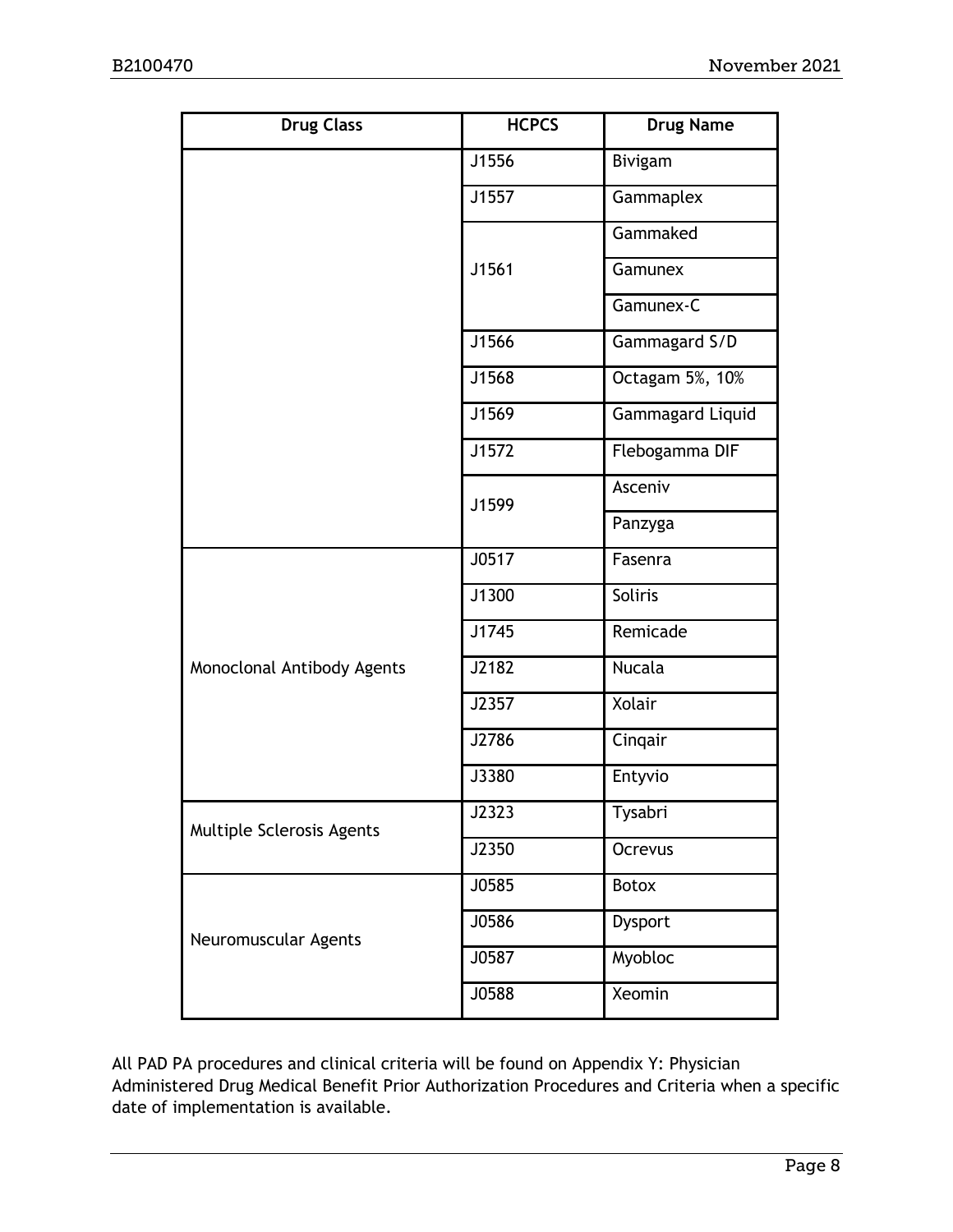Keystone Peer Review Organization (Kepro) will offer various training sessions to providers within the coming months. Additional information will be sent via email, newsletters and monthly provider bulletins and posted to the [ColoradoPAR: Health First Colorado](https://hcpf.colorado.gov/par) Prior [Authorization Request Program](https://hcpf.colorado.gov/par) and [Physician Administered Drug Provider Resources](https://hcpf.colorado.gov/physician-administered-drugs) web page.

All other PAD questions can be directed to [HCPF\\_PAD@state.co.us.](mailto:HCPF_PAD@state.co.us)

# <span id="page-8-2"></span>Transportation Providers

### <span id="page-8-0"></span>New Non-Emergent Medical Transportation (NEMT) Out-of-State Request Form

Providers are reminded to use the new [Non-Emergent Medical Transportation \(NEMT\) Out-of-](https://hcpf.colorado.gov/sites/hcpf/files/Non-Emergent%20Medical%20Transportation%20%28NEMT%29%20Prior%20Authorization%20Request%20%28PAR%29%20form%20Oct%202021.pdf)[State Request Form](https://hcpf.colorado.gov/sites/hcpf/files/Non-Emergent%20Medical%20Transportation%20%28NEMT%29%20Prior%20Authorization%20Request%20%28PAR%29%20form%20Oct%202021.pdf) when requesting out-of-state NEMT. Only the form with the October 2021 revision date will be accepted.

#### **NEMT Air Ambulance Claims**

NEMT providers are reminded that all non-emergent air ambulance claims (procedure codes A0430 and A0431) must be prior authorized by the Department and the Department's contracted NEMT broker, IntelliRide. Claims that do not come directly from IntelliRide will be denied.



<span id="page-8-3"></span>Contact [NEMT@state.co.us](mailto:NEMT@state.co.us) with any questions.

# Provider Billing Training Sessions

### <span id="page-8-1"></span>November and December 2021 Provider Billing Webinar-Only Training Sessions

Providers are invited to participate in training sessions for an overview of Health First Colorado billing instructions and procedures. The current and following months' workshop calendars are shown below.

#### **Who Should Attend?**

Staff who submit claims, are new to billing Health First Colorado services, or need a billing refresher course should consider attending one or more of the following provider training sessions.

The institutional claims (UB-04) and professional claims (CMS 1500) training sessions provide high-level overviews of claim submission, prior authorizations, navigating the Department's [website,](https://www.colorado.gov/hcpf/) using the [Provider Web Portal,](https://colorado-hcp-portal.xco.dcs-usps.com/hcp/provider/Home/tabid/135/Default.aspx) and more. For a preview of the training materials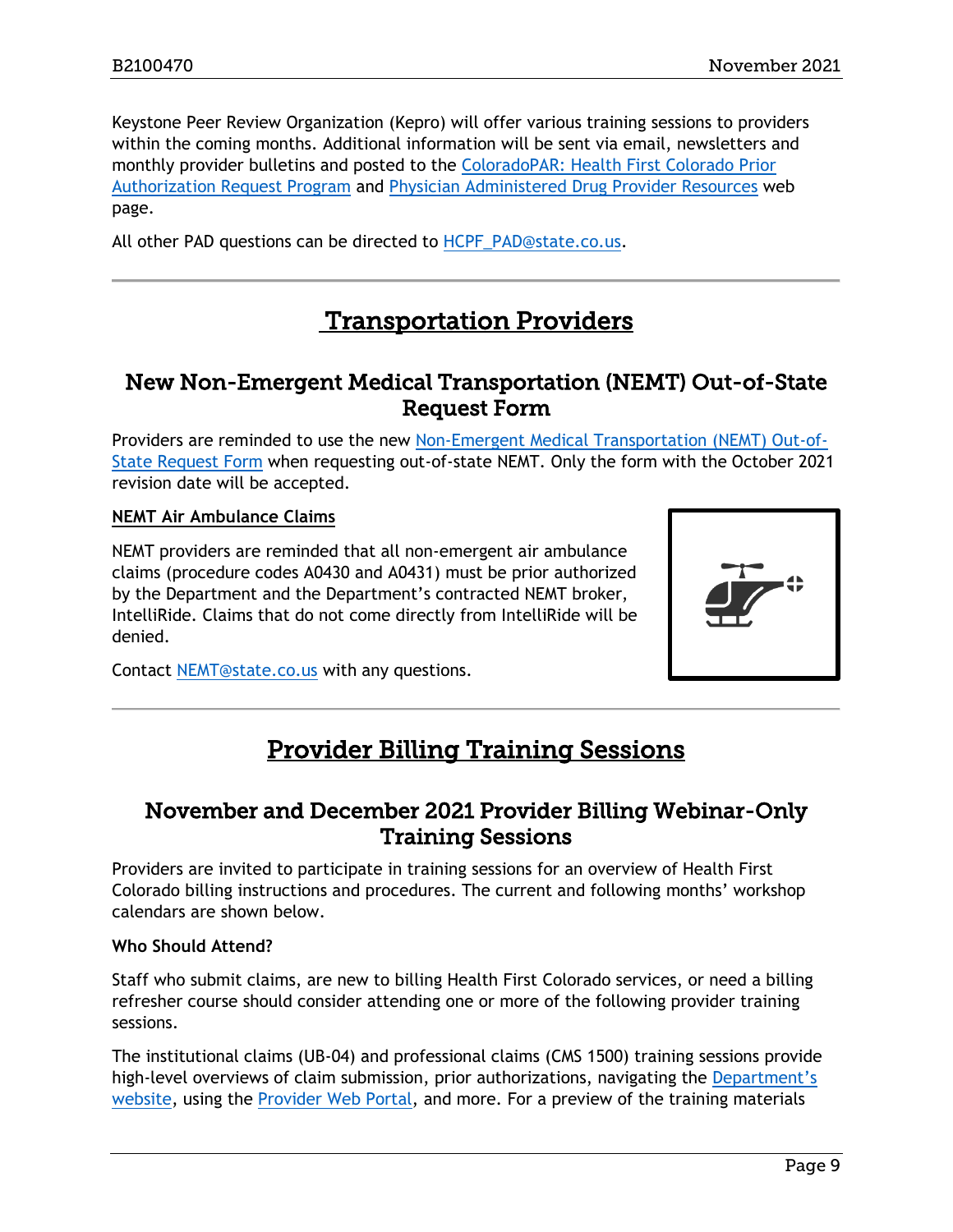used in these sessions, refer to the Beginner Billing Training: Professional Claims (CMS 1500) and Beginner Billing Training: Institutional Claims (UB-04) available on the *Provider Training* [web page](https://www.colorado.gov/pacific/hcpf/provider-training) under the Billing Training – Resources drop-down section.

For more training materials on navigating the Provider Web Portal, refer to the Provider Web Portal Quick Guides available on the [Quick Guides web page.](https://www.colorado.gov/hcpf/interchange-resources)

**Note:** Trainings may end prior to 11:30 a.m. MT. Time has been allotted for questions at the end of each session.

| Sunday         | Monday          | Tuesday        | Wednesday                 | Thursday                                                                                                                                                    | Friday         | Saturday        |
|----------------|-----------------|----------------|---------------------------|-------------------------------------------------------------------------------------------------------------------------------------------------------------|----------------|-----------------|
|                | $\mathbf{1}$    | $\overline{2}$ | $\overline{\mathbf{3}}$   | $\overline{4}$<br><b>Beginner</b><br><b>Billing</b><br>Training:<br>Professional<br><b>Claims (CMS</b><br><u>1500)</u><br>$9:00 a.m. -$<br>11:30 a.m.<br>MT | $\overline{5}$ | 6               |
| $\overline{7}$ | 8               | $\overline{9}$ | 10                        | 11                                                                                                                                                          | 12             | 13              |
| 14             | $\overline{15}$ | 16             | $\overline{17}$           | $\overline{18}$<br><b>Beginner</b><br><b>Billing</b><br>Training:<br><b>Institutional</b><br>Claims (UB-<br>04)<br>$9:00 a.m. -$<br>11:30 a.m.<br><b>MT</b> | 19             | $\overline{20}$ |
| 21             | 22              | 23             | $\overline{24}$           | 25<br>Thanksgiving<br>Day                                                                                                                                   | 26             | 27              |
| 28             | 29              | 30             | $\sum_{n=1}^{n} a_n$<br>n |                                                                                                                                                             |                |                 |

#### **November 2021**

**December 2021**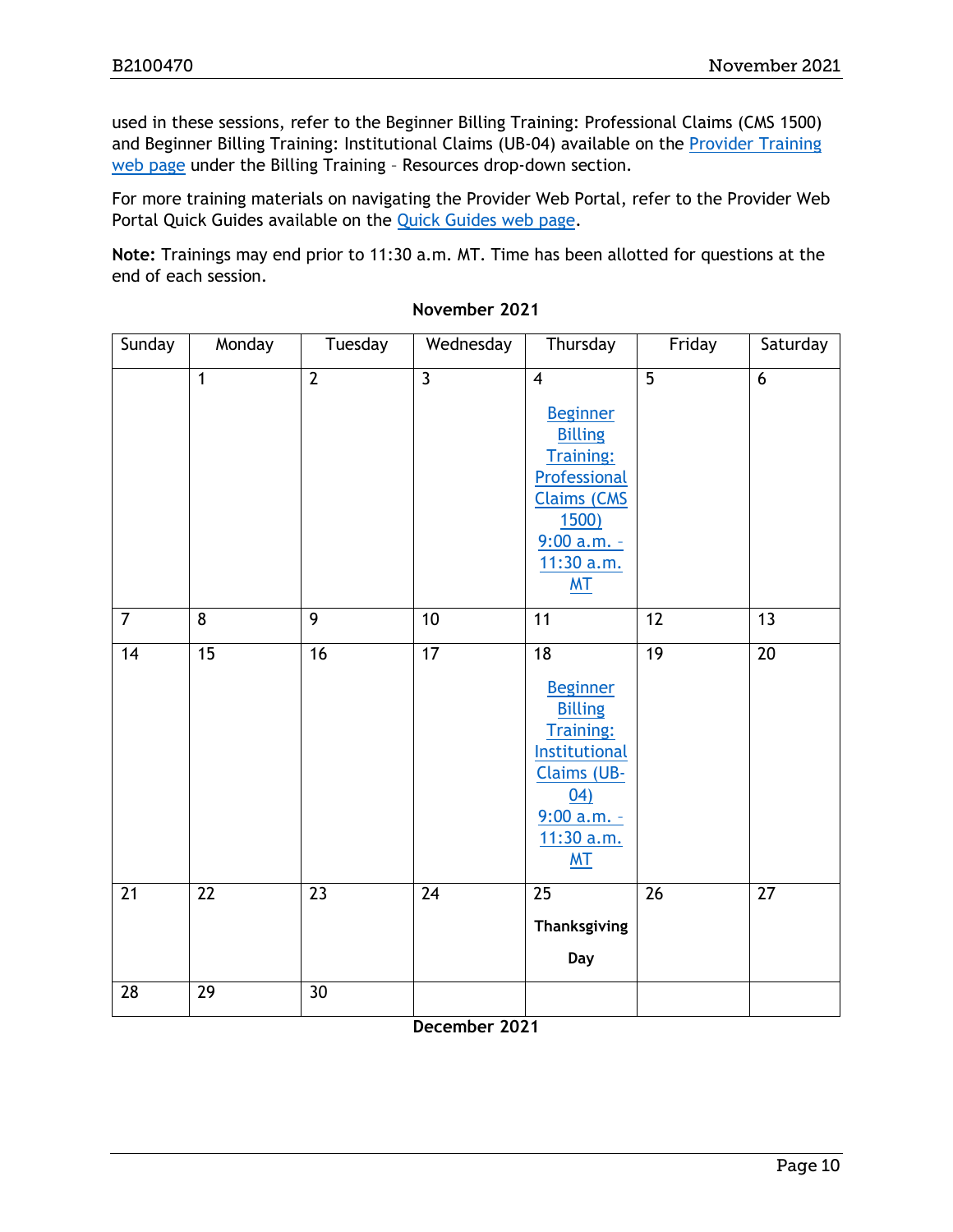| Sunday          | Monday          | Tuesday         | Wednesday       | Thursday                                                                                                                                                           | Friday         | Saturday                                   |
|-----------------|-----------------|-----------------|-----------------|--------------------------------------------------------------------------------------------------------------------------------------------------------------------|----------------|--------------------------------------------|
|                 |                 |                 | $\overline{1}$  | $\overline{2}$<br><b>Beginner</b><br><b>Billing</b><br><b>Training:</b><br>Professional<br><b>Claims (CMS</b><br><u>1500)</u><br>$9:00 a.m. -$<br>11:30 a.m.<br>MT | $\overline{3}$ | $\overline{4}$                             |
| $\overline{5}$  | 6               | $\overline{7}$  | $\overline{8}$  | $\overline{9}$                                                                                                                                                     | 10             | $\overline{11}$                            |
| $\overline{12}$ | $\overline{13}$ | 14              | $\overline{15}$ | 16<br><b>Beginner</b><br><b>Billing</b><br><b>Training:</b><br>Institutional<br>Claims (UB-<br>04)<br>$9:00$ a.m. -<br>11:30 a.m.<br>M <sub>T</sub>                | 17             | $\overline{18}$                            |
| 19              | 20              | $\overline{21}$ | $\overline{22}$ | $\overline{23}$                                                                                                                                                    | 24             | $\overline{25}$<br><b>Christmas</b><br>Day |
| 26              | 27              | 28              | 29              | 30                                                                                                                                                                 | 31             |                                            |